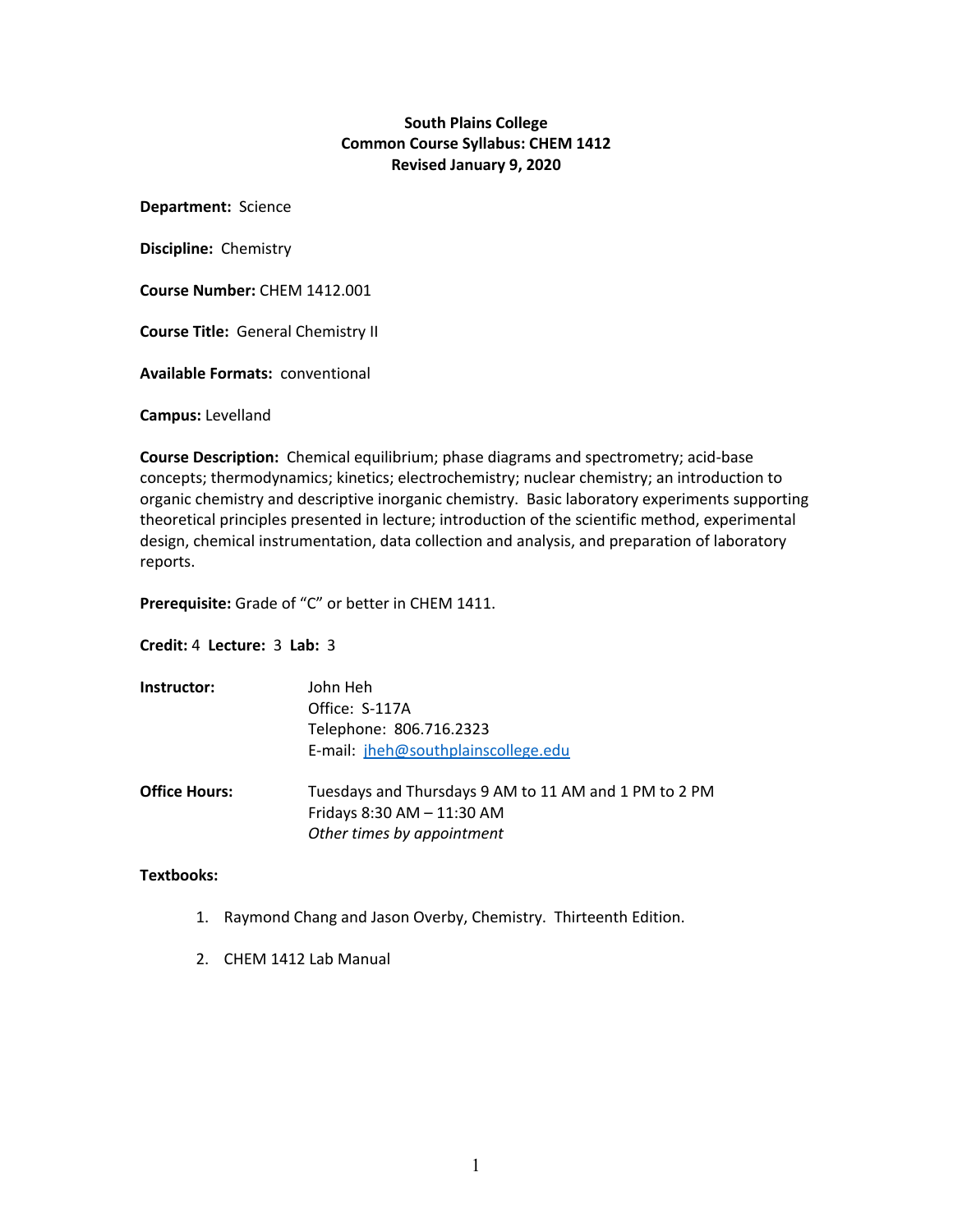# **Supplies:**

- 1. Safety glasses or safety goggles (required)
- 2. Scientific calculator [graphing calculators are allowed] (required) **Cell phones may not be used as a calculator**
- 3. 4 Scantron Sheets: Apperson Form 29240

## **This course partially satisfies a Core Curriculum Requirement**:

Life and Physical Sciences Foundational Component Area (030)

## **Core Curriculum Objectives addressed:**

- **Communications skills**—to include effective written, oral and visual communication
- **Critical thinking skills**—to include creative thinking, innovation, inquiry, and analysis, evaluation and synthesis of information
- **Empirical and quantitative competency skills**—to manipulate and analyze numerical data or observable facts resulting in informed conclusions
- **Teamwork**—to include the ability to consider different points of view and to work effectively with others to support a shared purpose or goal

## **Student Learning Outcomes:**

## **From Lecture:**

- 1. State the characteristics of liquids and solids, including phase diagrams and spectrometry.
- 2. Articulate the importance of intermolecular interactions and predict trends in physical properties.
- 3. Identify the characteristics of acids, bases, and salts, and solve problems based on their quantitative relationships.
- 4. Identify and balance oxidation-reduction equations, and solve redox titration problems.
- 5. Determine the rate of a reaction and its dependence on concentration, time, and temperature.
- 6. Apply the principles of equilibrium to aqueous systems using LeChatelier's Principle to predict the effects of concentration, pressure, and temperature changes on equilibrium mixtures.
- 7. Analyze and perform calculations with the thermodynamic functions, enthalpy, entropy, and free energy.
- 8. Discuss the construction and operation of galvanic and electrolytic electrochemical cells, and determine standard and non-standard cell potentials.
- 9. Define nuclear decay processes.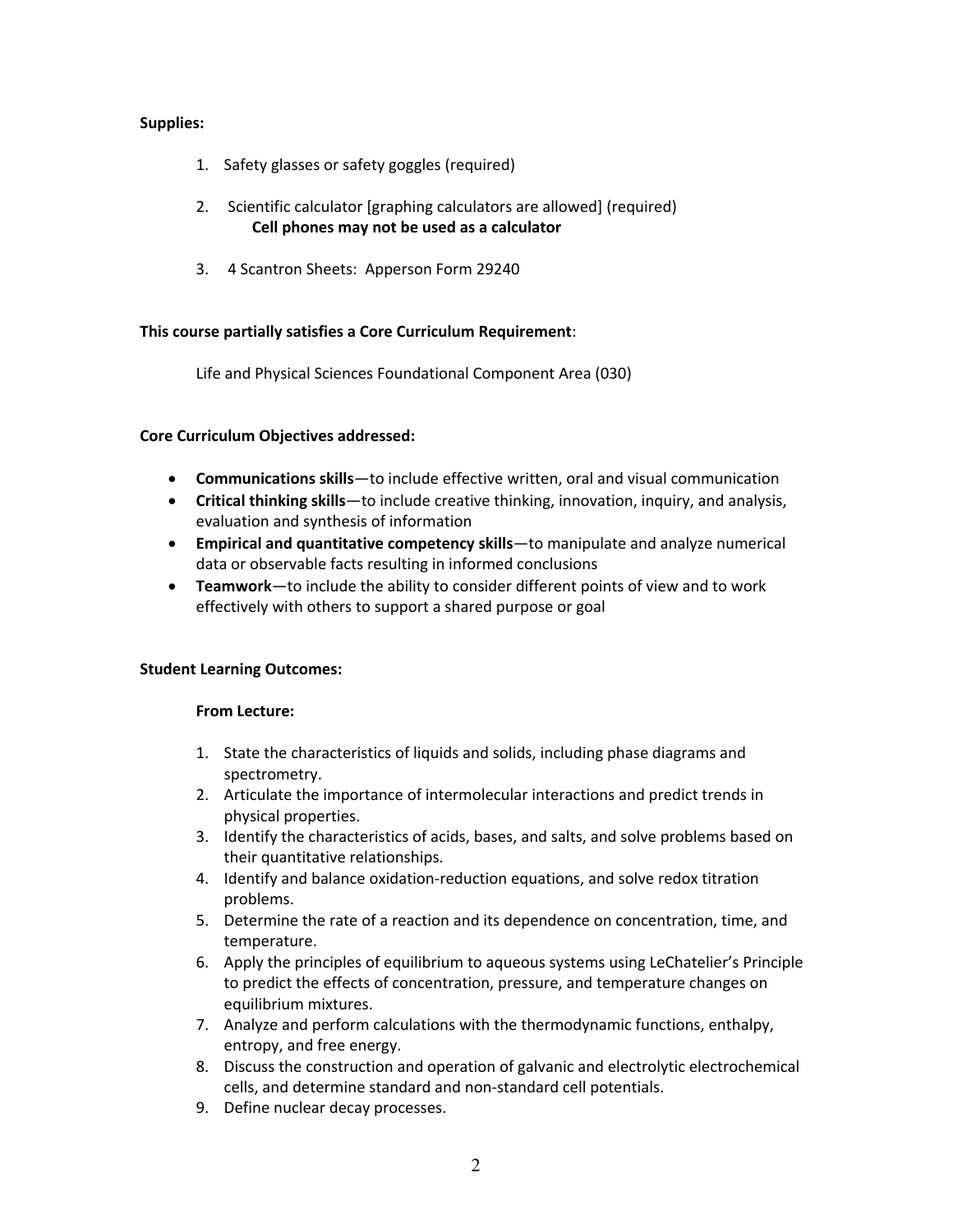10. Describe basic principles of organic chemistry and descriptive inorganic chemistry

#### **From Lab:**

- 1. Use basic apparatus and apply experimental methodologies used in the chemistry laboratory.
- 2. Demonstrate safe and proper handling of laboratory equipment and chemicals.
- 3. Conduct basic laboratory experiments with proper laboratory techniques.
- 4. Make careful and accurate experimental observations.
- 5. Relate physical observations and measurements to theoretical principles.
- 6. Interpret laboratory results and experimental data and reach logical conclusions.
- 7. Record experimental work completely and accurately in laboratory notebooks and communicate experimental results clearly in written reports.
- 8. Design fundamental experiments involving principles of chemistry.
- 9. Identify appropriate sources of information for conducting laboratory experiments involving principles of chemistry.

**Student Learning Outcomes Assessment:** 1 to 4 questions from your exams will be used to assess the student learning outcomes. Data from all sections will be compiled for this assessment. This assessment is only used for institutional purposes.

## **Course Evaluation:**

**Lecture Exams:** There will be three lecture exams covering the material that is discussed during the lecture portion of this course. The schedule for the lecture exams is given in this course information sheet. Each lecture exam will count 100 points. The lecture exams will be approximately 30 questions. The format will be multiple choice. A scantron is required for the lecture exams. No outside material may be used on the lecture exams. You may only reference what is provided to you on the lecture exams. You will have the 150 minute designated class and lab time to finish the exam. There will be no make-ups for lecture exams. A missed lecture exam will receive a grade of zero.

| <b>Exam 1 (Chapters 12, 13):</b> | 100 points |
|----------------------------------|------------|
| <b>Exam 2 (Chapters 14, 15):</b> | 100 points |
| Exam $3$ (Chapters 16, 17):      | 100 points |

*The material scheduled for each lecture exam is subject to change. Changes will be announced if necessary.*

**Homework:** Homework will be assigned often. The homework will not be collected and graded. It is essential that the homework be completed, as the homework will be very similar to the types of problems encountered on the exams.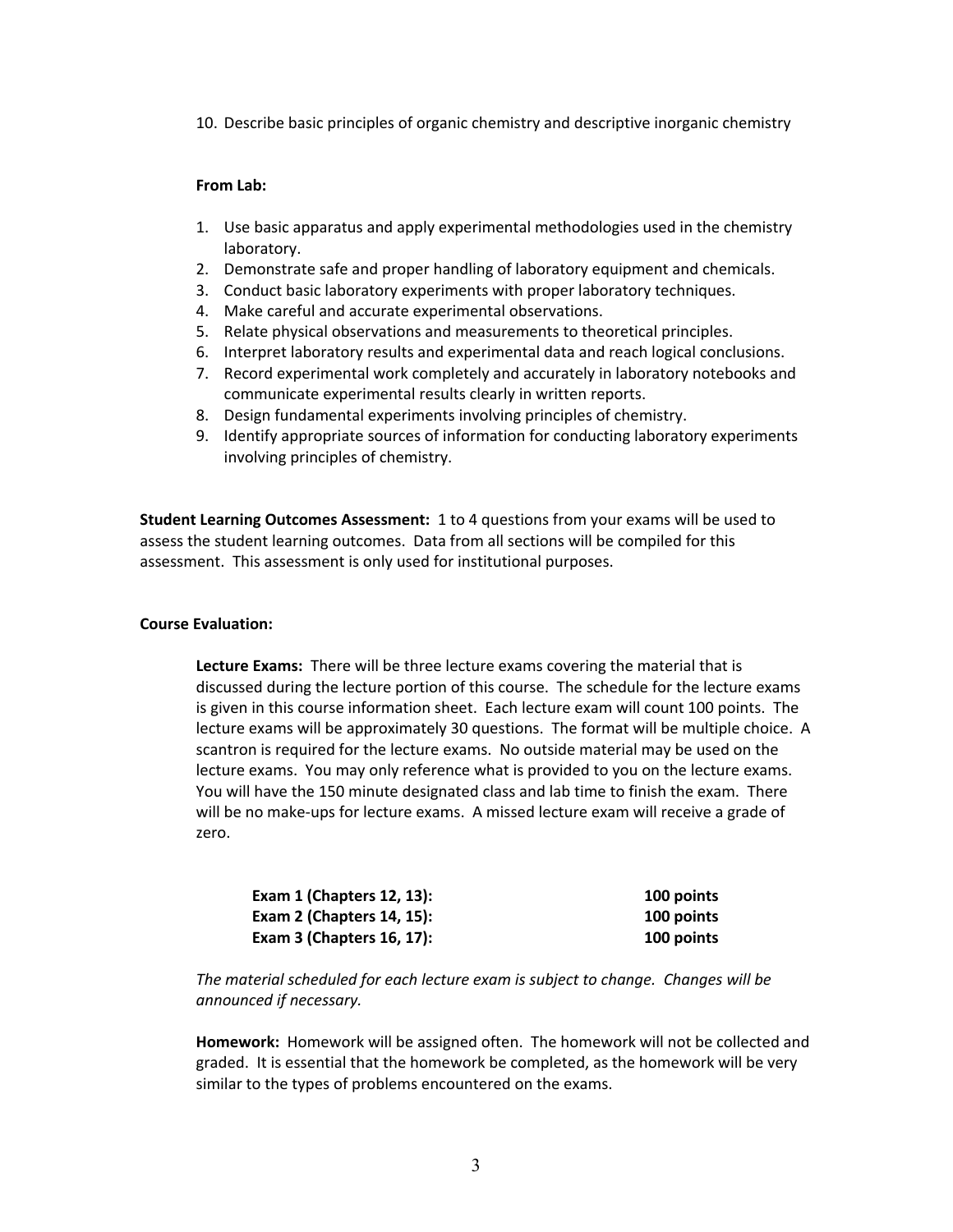**Lab Experiments:** The laboratory portion of this class will be comprised of topic discussion, homework problems practice; and most commonly, lab experiments. The lab portion of this course will consist of group work. If a student is absent for a lab, the lab cannot be made up.

**Lab Grade:** The lab grade will come from lab reports. For most lab days, we will have a lab report that covers the material accomplished that day in lab. The lab reports will be completed in groups and the due date for the lab reports will be announced during lab. Most lab reports will be due the same day the lab is performed. The lab groups will consist of 2 to 4 students. The lab experiments must be completed on the day that they are scheduled. There will be no make-ups for the lab experiments or the lab reports. If a student misses a lab report, a grade of zero will be assigned for that lab report. The lab reports count 10 points each. There will be ONE lab report turned in per group. Make sure your name is placed on the lab report when it is turned in. If your name is not on the lab report, you will receive a grade of zero. There will be fourteen graded lab reports. The format will mostly be multiple choice. The lowest four lab report grades will be dropped. Therefore, 10 lab reports will count for a total of 100 points.

#### **Lab Reports (10 points each) 100 points total**

*The material scheduled for each lab is subject to change. Changes will be announced if necessary.*

**Final Exam:** The final exam will not be comprehensive. There will be no make-up exam for the final exam. A missed final exam will receive a grade of zero. The time of the final exam is given in this course information sheet. The final exam will count 100 points. The final exam will be approximately 25 questions. The format will be multiple choice. A scantron is required for the final exam. No outside material may be used on the final exam. You may only reference what is provided to you on the final exam. You will have the 120 minute designated final exam time to finish the final exam.

#### **Final Exam (Chapters 18, 19 and Organic): 100 points**

*The material scheduled for the final exam is subject to change. Changes will be announced if necessary.*

**Final Exam Grade:** If the final exam grade is higher than your lowest lecture exam grade, the final exam grade will replace that one lecture exam grade. In that case, the final exam will count twice: once for the final exam grade and once to replace that one lecture exam grade. (e.g. You miss a lecture exam and receive a zero. You later on make an 80 on the final exam. Then the 80 will replace the zero and the 80 will be the final exam grade as well.) This only applies to one lecture exam grade even if multiple lecture exam grades are tied for the lowest lecture exam grade. In all other cases, the final exam counts once and no lecture exam grades are dropped.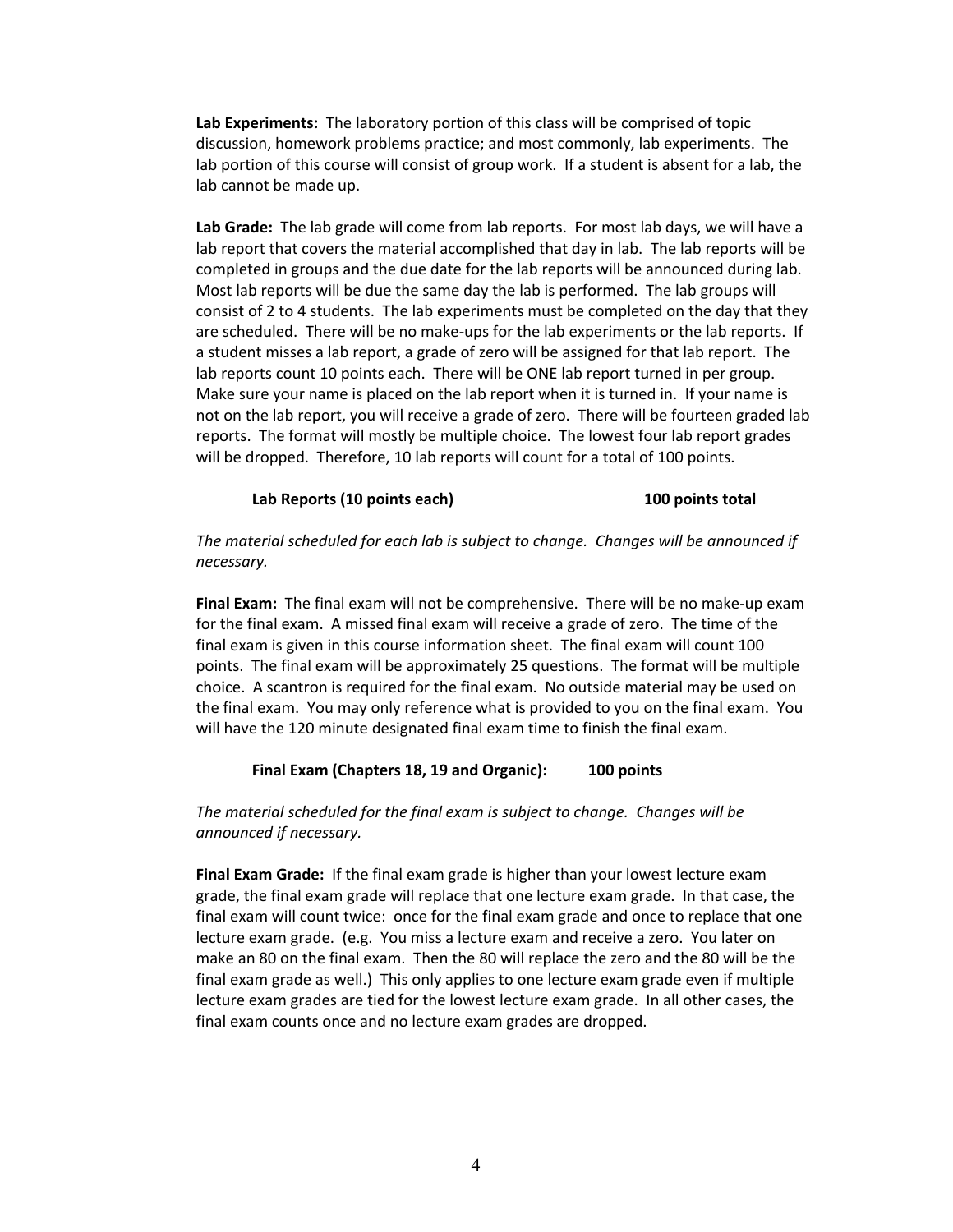**Final Course Grade:** At the end of the semester, all of your points earned will be added together. Your final course grade will come from your point total. The point totals and their corresponding final course grades are listed below:

| Point total:  | <b>Final Course Grade:</b> |  |  |
|---------------|----------------------------|--|--|
| 445 and above | A                          |  |  |
| $395 - 444$   | R                          |  |  |
| $345 - 394$   | C                          |  |  |
| $295 - 344$   | D                          |  |  |
| $0 - 294$     |                            |  |  |

**Attendance Policy:** Students are expected to attend all classes in order to be successful in this course. A student will be administratively withdrawn from this course when absences become excessive. Attendance will usually be taken at the end of the lab period. If you reach a total of 7 absences, you will be dropped from the course with a grade of X. Absences caused by official South Plains College activities will be excused. No other absences will be excused. It is the student's responsibility to verify administrative drops for excessive absences through MySPC using his or her student online account. If it is determined that a student is awarded financial aid for a class or classes in which the student never attended or participated, the financial aid award will be adjusted in accordance with the classes in which the student did attend/participate and the student will owe any balance resulting from the adjustment. This is in accordance with the policies set forth in the SPC General Catalog. Students are officially enrolled in all courses for which they pay tuition and fees at the time of registration. Should a student, for any reason, delay in reporting to a class after official enrollment, absences will be attributed to the student from the first class meeting. Students who enroll in a course but have "Never Attended" by the official census date, as reported by the faculty member, will be administratively dropped by the Office of Admissions and Records. This course information sheet contains the schedule of lectures and labs. If you are unable to finish this course, complete a withdrawal slip at the registrar's office.

**Plagiarism and Cheating:** Students are expected to do their own work on all projects, quizzes, assignments, examinations, and papers. Cheating will not be tolerated. If a student is caught cheating on an exam, a grade of zero will be given for that exam.

Plagiarism violations include, but are not limited to, the following:

- 1. Turning in a paper that has been purchased, borrowed, or downloaded from another student, an online term paper site, or a mail order term paper mill;
- 2. Cutting and pasting together information from books, articles, other papers, or online sites without providing proper documentation;
- 3. Using direct quotations (three or more words) from a source without showing them to be direct quotations and citing them; or
- 4. Missing in-text citations.

Cheating violations include, but are not limited to, the following:

- 1. Obtaining an examination by stealing or collusion;
- 2. Discovering the content of an examination before it is given;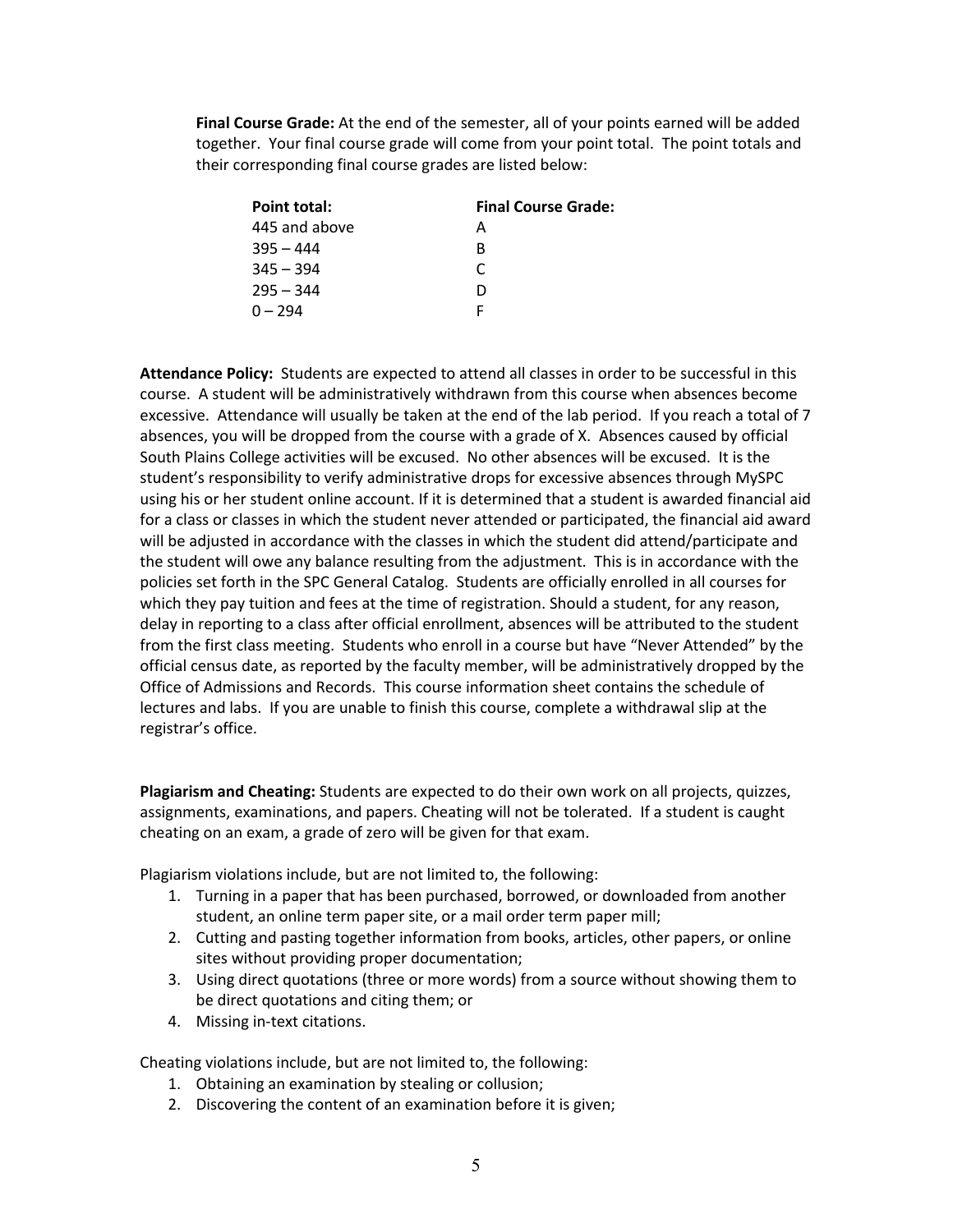- 3. Using an unauthorized source of information (notes, textbook, text messaging, internet, apps) during an examination, quiz, or homework assignment;
- 4. Entering an office or building to obtain unfair advantage;
- 5. Taking an examination for another;
- 6. Altering grade records;
- 7. Copying another's work during an examination or on a homework assignment;
- 8. Rewriting another student's work in Peer Editing so that the writing is no longer the original student's;
- 9. Taking pictures of a test, test answers, or someone else's paper.

**Student Code of Conduct Policy**: Any successful learning experience requires mutual respect on the part of the student and the instructor. Neither instructor nor student should be subject to others' behavior that is rude, disruptive, intimidating, aggressive, or demeaning**.** Student conduct that disrupts the learning process or is deemed disrespectful or threatening shall not be tolerated and may lead to disciplinary action and/or removal from class.

**Diversity Statement:** In this class, the teacher will establish and support an environment that values and nurtures individual and group differences and encourages engagement and interaction. Understanding and respecting multiple experiences and perspectives will serve to challenge and stimulate all of us to learn about others, about the larger world and about ourselves. By promoting diversity and intellectual exchange, we will not only mirror society as it is, but also model society as it should and can be.

**Disability Statement:** Students with disabilities, including but not limited to physical, psychiatric, or learning disabilities, who wish to request accommodations in this class should notify the Disability Services Office early in the semester so that the appropriate arrangements may be made. In accordance with federal law, a student requesting accommodations must provide acceptable documentation of his/her disability to the Disability Services Office. For more information, call or visit the Disability Services Office at Levelland (Student Health & Wellness Office) 806-716-2577, Reese Center (Building 8) 806-716-4675, or Plainview Center (Main Office) 806-716-4302 or 806-296-9611.

**Nondiscrimination Policy:** South Plains College does not discriminate on the basis of race, color, national origin, sex, disability or age in its programs and activities. The following person has been designated to handle inquiries regarding the non-discrimination policies: Vice President for Student Affairs, South Plains College, 1401 College Avenue, Box 5, Levelland, TX 79336. Phone number 806-716-2360.

**Title IX Pregnancy Accommodations Statement** If you are pregnant, or have given birth within six months, Under Title IX you have a right to reasonable accommodations to help continue your education. To activate accommodations you must submit a Title IX pregnancy accommodations request, along with specific medical documentation, to the Director of Health and Wellness. Once approved, notification will be sent to the student and instructors. It is the student's responsibility to work with the instructor to arrange accommodations. Contact the Director of Health and Wellness at 806-716-2362 or email cgilster@southplainscollege.edu for assistance.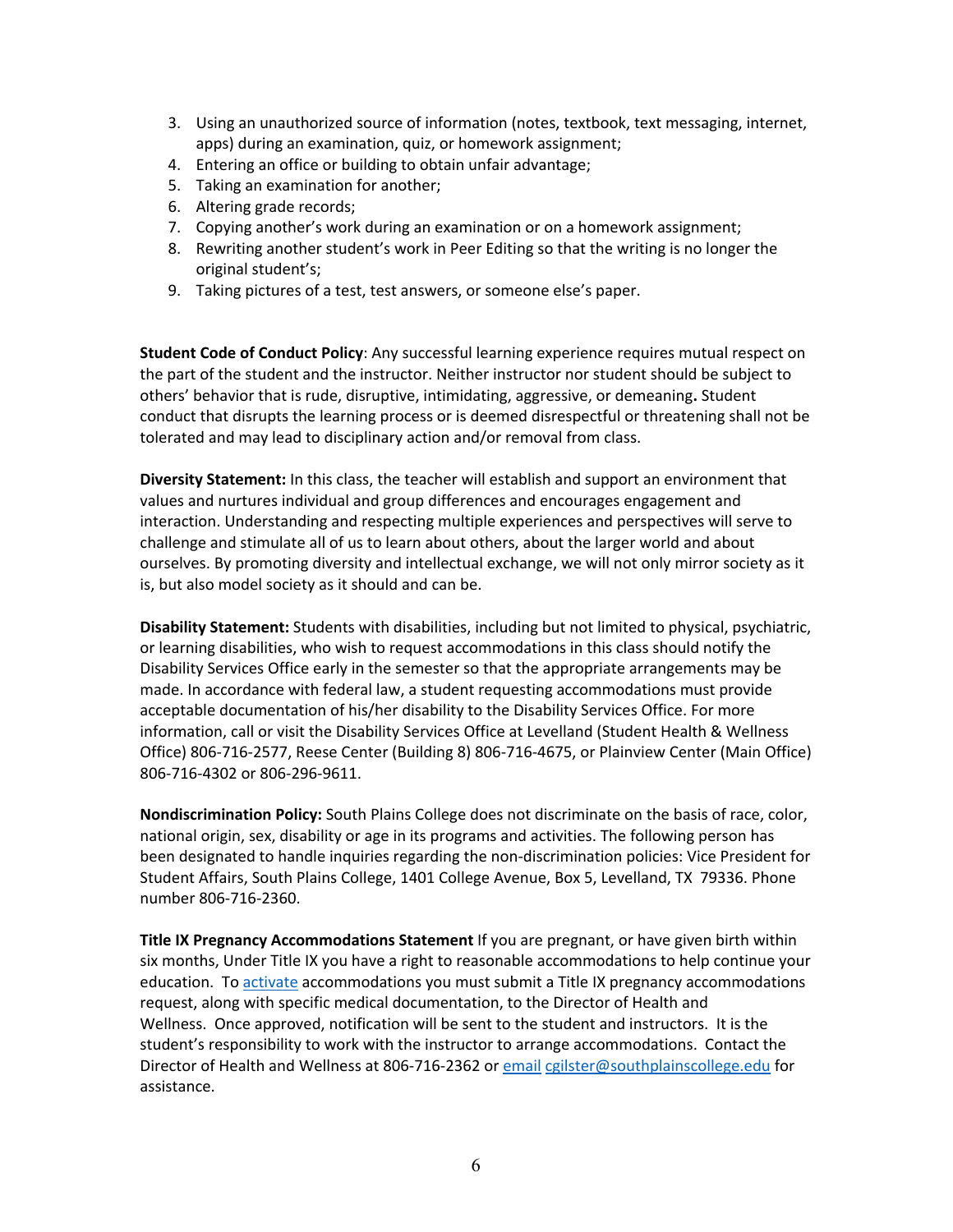**Campus Concealed Carry**: Texas Senate Bill - 11 (Government Code 411.2031, et al.) authorizes the carrying of a concealed handgun in South Plains College buildings only by persons who have been issued and are in possession of a Texas License to Carry a Handgun. Qualified law enforcement officers or those who are otherwise authorized to carry a concealed handgun in the State of Texas are also permitted to do so. Pursuant to Penal Code (PC) 46.035 and South Plains College policy, license holders may not carry a concealed handgun in restricted locations. For a list of locations and Frequently Asked Questions, please refer to the Campus Carry page at: http://www.southplainscollege.edu/campuscarry.php

Pursuant to PC 46.035, the open carrying of handguns is prohibited on all South Plains College campuses. Report violations to the College Police Department at 806-716-2396 or 9-1-1.

Lab Safety: The chemistry laboratory is a potentially hazardous environment. Therefore, all students must follow all of the safety rules passed out to you during the safety presentation. The students must also follow any specific safety rules listed in the lab manual and any that the instructor may announce during a lab period. A student not following the safety rules may be asked to leave the laboratory.

**Safety Rules:** These safety rules will be passed out in lab. The safety rules must be followed. Failure to do so can result in you being asked to leave the laboratory. You will be required to sign a sheet indicating you have read and agreed to follow the safety rules before being allowed to perform an experiment.

**Course Schedule:** The following table contains the tentative course schedule. *All material (including lecture material, experiment material, and material scheduled for the lecture exams) is subject to change. Also, all dates are subject to change. Changes will be announced if necessary.*